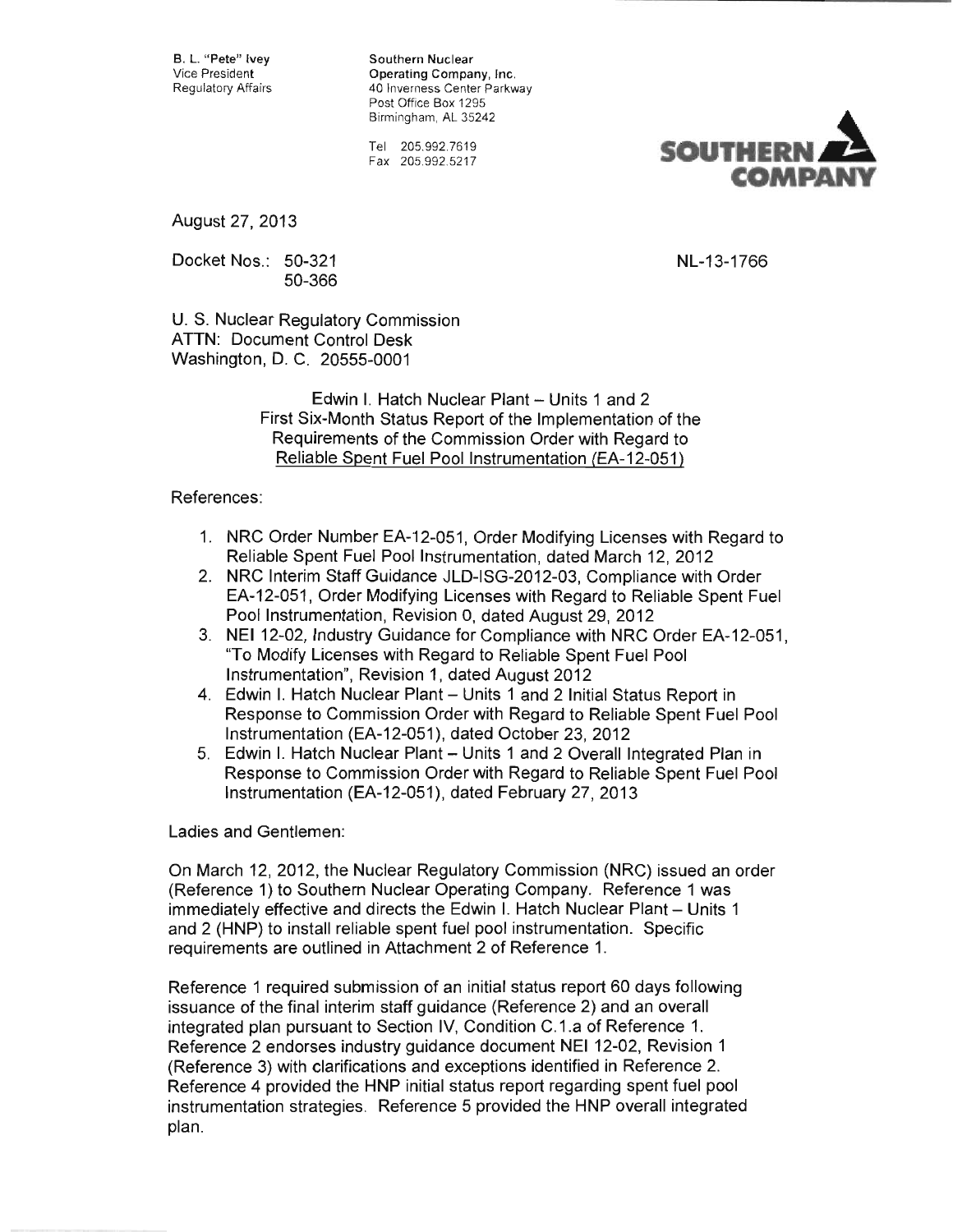U. S. Nuclear Regulatory Commission NL-13-1766 Page 2

Reference 1 requires submission of a status report at six-month intervals following submittal of the overall integrated plan. Reference 3 provides direction regarding the content of the status reports. The purpose of this letter is to provide the first six-month status report pursuant to Section IV, Condition C.2, of Reference 1, that delineates progress made in implementing the requirements of Reference 1. The enclosed report provides an update of milestone accomplishments since the last status report, including any changes to the compliance method, schedule, or need for relief and the basis, if any.

This letter contains no NRC commitments. If you have any questions, please contact John Giddens at 205.992.7924.

Mr. B. L. Ivey states he is a Vice President of Southern Nuclear Operating Company, is authorized to execute this oath on behalf of Southern Nuclear Operating Company and, to the best of his knowledge and belief, the facts set forth in this letter are true.

Respectfully submitted,

Mr. B. L. Ivey Vice President - Regulatory Affairs

BLl/CLN/lac

Sworn to and subscribed before me this  $2$ <sup>r</sup> $\frac{1}{1}$  day of  $\frac{1}{4}$ uq ust. 2013.

Nancy Lenise Henderso

My commission expires:  $M\alpha\gamma h$   $23, 2014$ 

Enclosures: Edwin I. Hatch Nuclear Plant - Units 1 and 2 First Six-Month Status Report of the Implementation of the Requirements of the Commission Order with Regard to Reliable Spent Fuel Pool Instrumentation (EA-12-051)

cc: Southern Nuclear Operating Company Mr. S. E. Kuczynski, Chairman, President & CEO Mr. D. G. Bost, Executive Vice President & Chief Nuclear Officer Mr. D. R. Madison, Vice President - Hatch Mr. C. R. Pierce, Regulatory Affairs Director Mr. B. J. Adams, Vice President - Fleet Operations RType: CVC7000

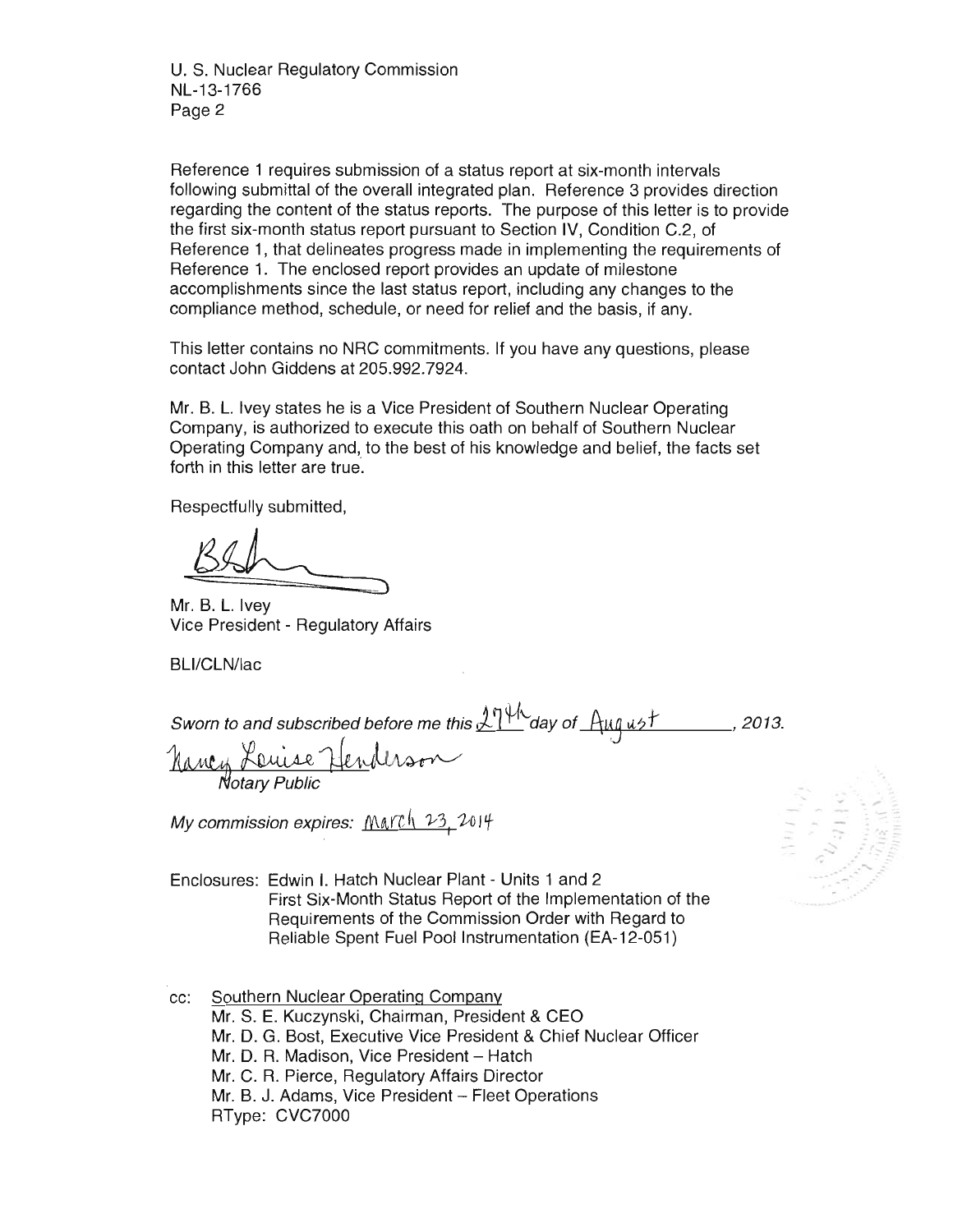U. S. Nuclear Regulatory Commission NL-13-1766 Page 3

> U. S. Nuclear Regulatory Commission Mr. E. Leeds, Director of the Office of Nuclear Reactor Regulations Mr. V. M. McCree, Regional Administrator Mr. R. E. Martin, NRR Senior Project Manager - Hatch Mr. E. D. Morris, Senior Resident Inspector - Hatch Mr. B. A. Purnell, NRR/JLD/PMB Mr. S. R. Jones, NRR/DSS/SBPB

State of Georgia

 $\overline{a}$ 

Mr. J. H. Turner, Environmental Director Protection Division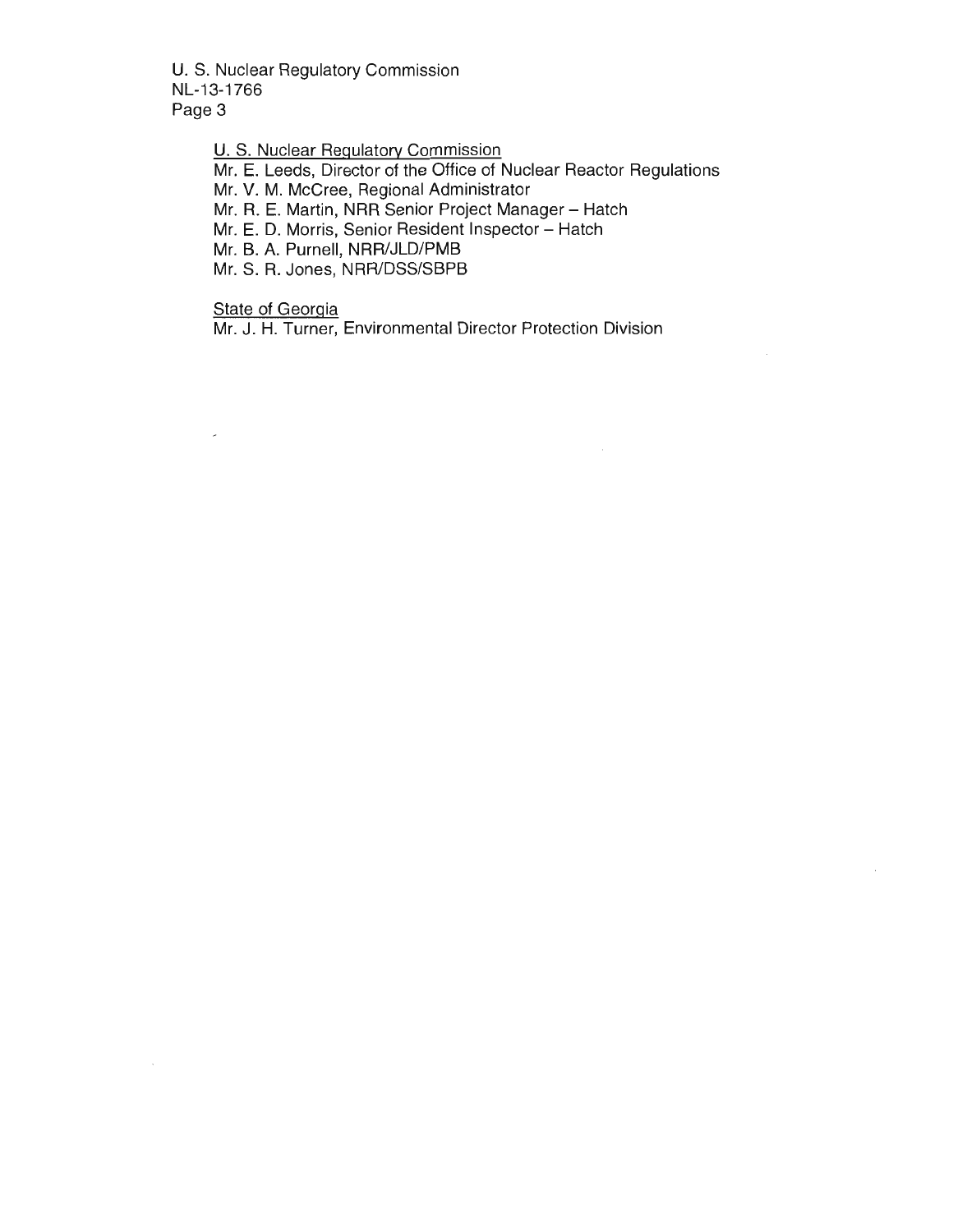Edwin I. Hatch Nuclear Plant - Units 1 and 2 First Six-Month Status Report of the Implementation of the Requirements of the Commission Order with Regard to Reliable Spent Fuel Pool Instrumentation (EA-12-051)

Enclosure

Edwin I. Hatch Nuclear Plant - Units 1 and 2 First Six-Month Status Report of the Implementation of the Requirements of the Commission Order with Regard to Reliable Spent Fuel Pool Instrumentation (EA-12-051)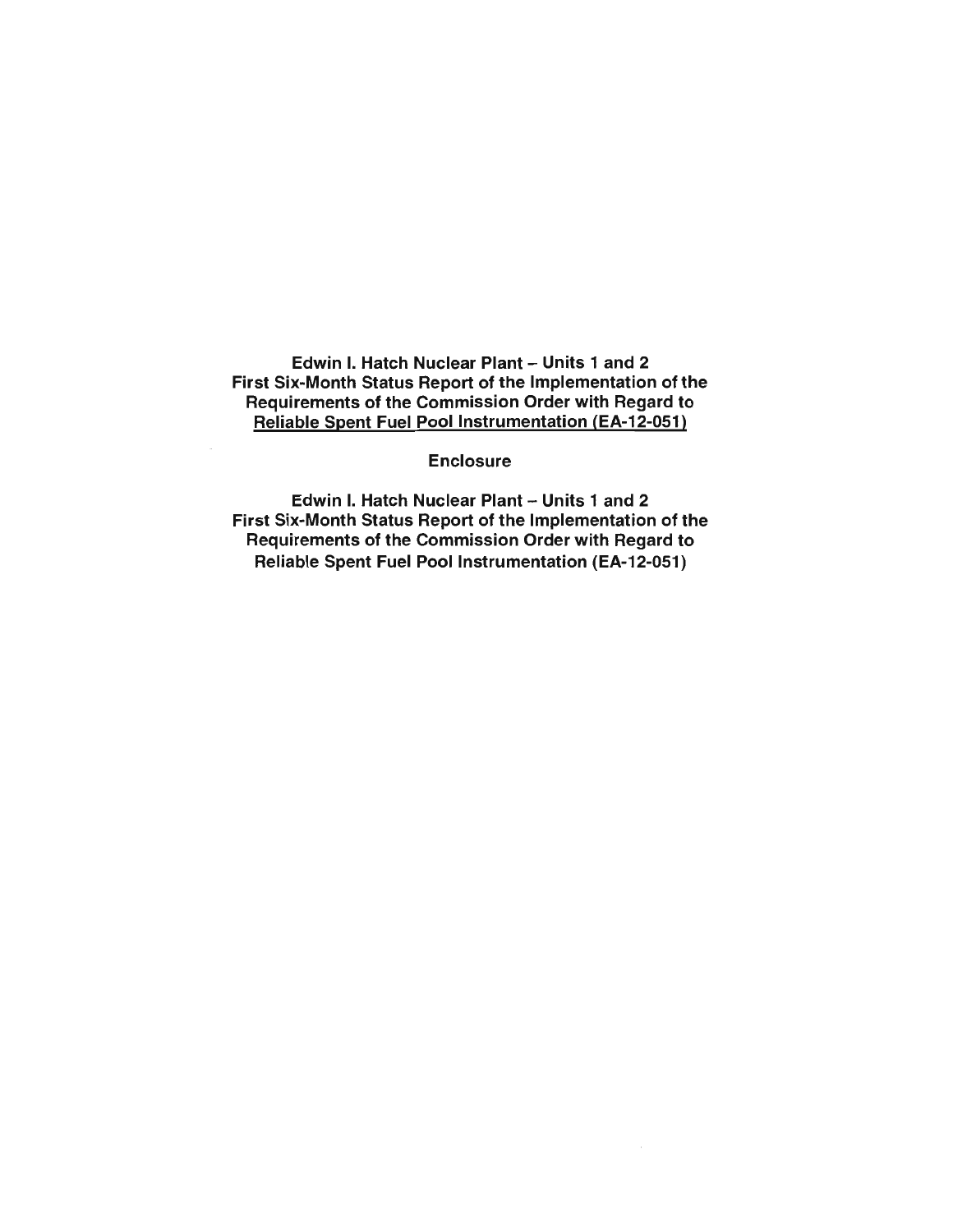## Edwin I. Hatch Nuclear Plant - Units 1 and 2 **First Six-Month Status Report of the Implementation of the Requirements of the Commission Order with Regard to Reliable Spent Fuel** Pool Instrumentation **(EA-12-051)**

# **1 Introduction**

Edwin I. Hatch Nuclear Plant Units 1 and 2 developed an Overall Integrated Plan (Reference 1 of this enclosure), documenting the requirements to install reliable spent fuel pool (SFP) instrumentation, in response to Reference 2. This attachment provides an update of milestone accomplishments since submittal of the Overall Integrated Plan, including any changes to the compliance method, schedule, or need for relief/relaxation and the basis, if any.

# **2 Milestone Accomplishments**

In addition to the submittal of status reports, the following milestone(s) directly related to SFP instrumentation implementation have been completed since the development of the Overall Integrated Plan (Reference 1 of this enclosure), and are current as of June 30, 2013:

• None

# **3 Milestone Schedule Status**

The table on the following page provides an update to the milestone schedule to support the Overall Integrated Plan. This section provides the activity status of each item, and the expected completion date noting any change. The dates are planning dates subject to change as design and implementation details are developed.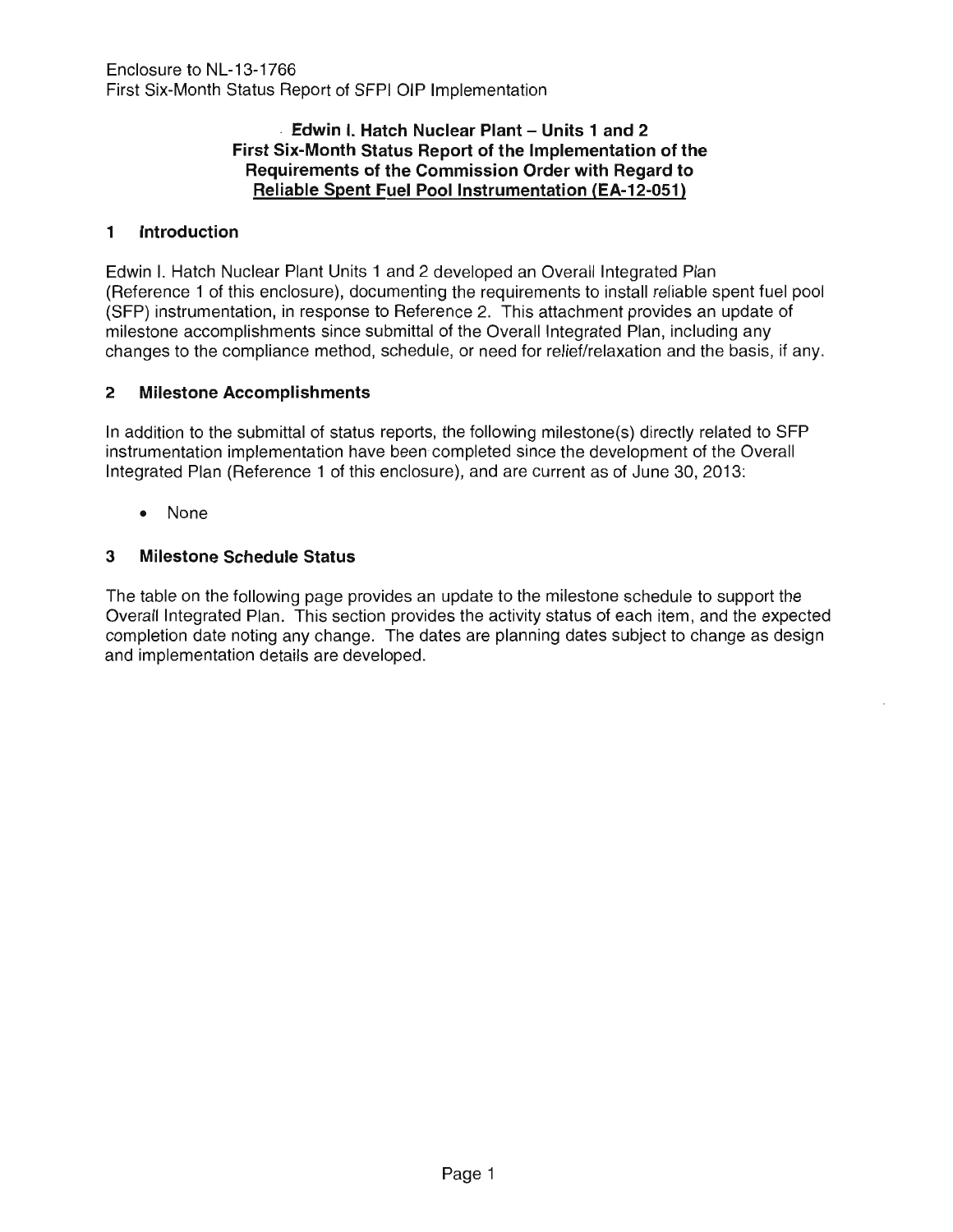| <b>Target</b><br><b>Completion</b><br>Date | <b>Milestone</b>                                      | <b>Activity Status</b> | <b>Revised Target</b><br><b>Completion</b><br>Date |
|--------------------------------------------|-------------------------------------------------------|------------------------|----------------------------------------------------|
| Oct 2012                                   | Submit 60 Day Status Report                           | Complete               | N/A                                                |
| Feb 2013                                   | Submit Overall Integrated Plan                        | Complete               | N/A                                                |
| Aug 2013                                   | Submit 6 Month Status Report                          | Complete (see Sec. 2)  | N/A                                                |
| Feb 2014                                   | Submit 6 Month Status Report                          | Not Started            |                                                    |
| Mar 2014                                   | Unit 1 1st RFO                                        | Not Started            |                                                    |
| Jun 2014                                   | Develop Modifications Unit 1                          | Not Started            |                                                    |
| Aug 2014                                   | Submit 6 Month Status Report                          | Not Started            |                                                    |
| Feb 2015                                   | Submit 6 Month Status Report                          | Not Started            |                                                    |
| Feb 2015                                   | Receipt of Unit 1 SFP Instrument Channel              | <b>Not Started</b>     |                                                    |
| Mar 2015                                   | Unit 2 1st RFO                                        | Not Started            |                                                    |
| Apr 2015                                   | Develop Modifications Unit 2                          | Not Started            |                                                    |
| Aug 2015                                   | Submit 6 Month Status Report                          | Not Started            |                                                    |
| 3Q 2015                                    | Complete Functional Test of Unit 1 SFP<br>Instruments | Not Started            |                                                    |
| Nov 2015                                   | Receipt of Unit 2 SFP Instrument Channel              | Not Started            |                                                    |
| Feb 2016                                   | Submit 6 Month Status Report                          | Not Started            |                                                    |
| Mar 2016                                   | Unit 1 Implementation Complete (2nd RFO)*             | Not Started            |                                                    |
| Aug 2016                                   | Submit 6 Month Status Report                          | Not Started            |                                                    |
| 4Q 2016                                    | Complete Functional Test of Unit 2 SFP<br>Instruments | Not Started            |                                                    |
| Dec 2016                                   | Unit 2 Implementation Complete**                      | <b>Not Started</b>     |                                                    |
| Dec 2016                                   | <b>Submit Completion Report</b>                       | Not Started            |                                                    |

\*Full compliance after second listed refueling outage

\*\* Full compliance by 12/31/2016 since second refueling outage is after 12/31/2016

#### **4 Changes to Compliance Method**

There are no changes to the compliance method as documented in the Overall Integrated Plan (Reference 1 of this enclosure).

### **5 Need for Relief/Relaxation and Basis for the Relief/Relaxation**

Edwin I. Hatch Nuclear Plant Units 1 and 2 expects to comply with the order implementation date and no relief/relaxation is required at this time.

## **6 Open Items from Overall Integrated Plan and Draft Safety Evaluation**

• None

### **7 Potential Draft Safety Evaluation Impacts**

There are no potential impacts to the Draft Safety Evaluation identified at this time.

### **8 References**

The following references support the updates to the Overall Integrated Plan described in this attachment: